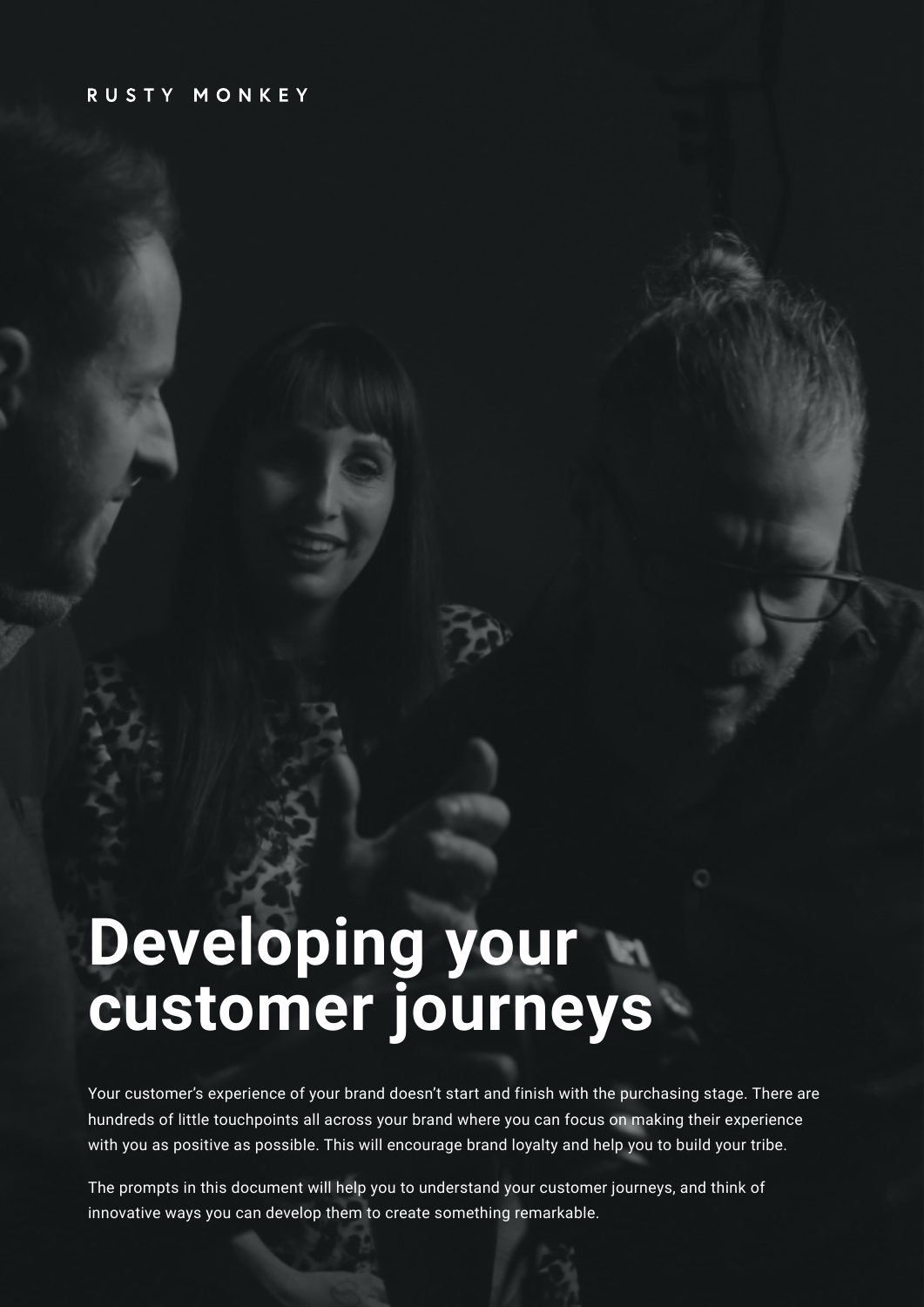#### Your customer profile template

We recommend printing this and filling a copy out for each of your typical top-priority customers.

measure your brand output against these customers to ensure you're always meeting their needs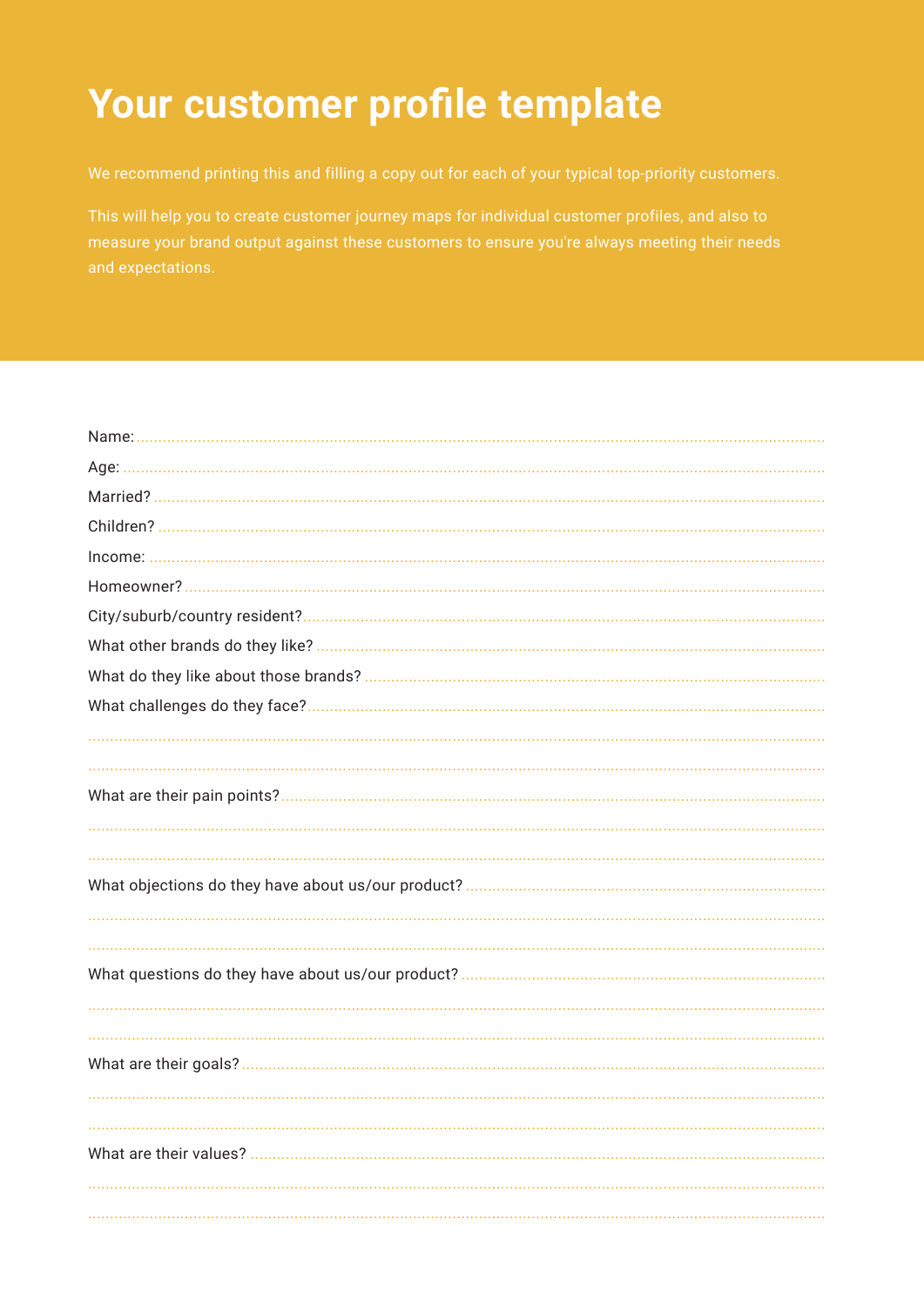#### **Your first exposure touchpoints**

This is the point of the customer journey where your audience is first exposed to your brand. Before this, they have never heard of you. List your current first exposure touchpoints, then list some more touchpoints you'd like to improve or introduce into your customer's journey to make their experience better.

**Your current first exposure touchpoints...** **New touchpoints or touchpoints you'd like to improve...**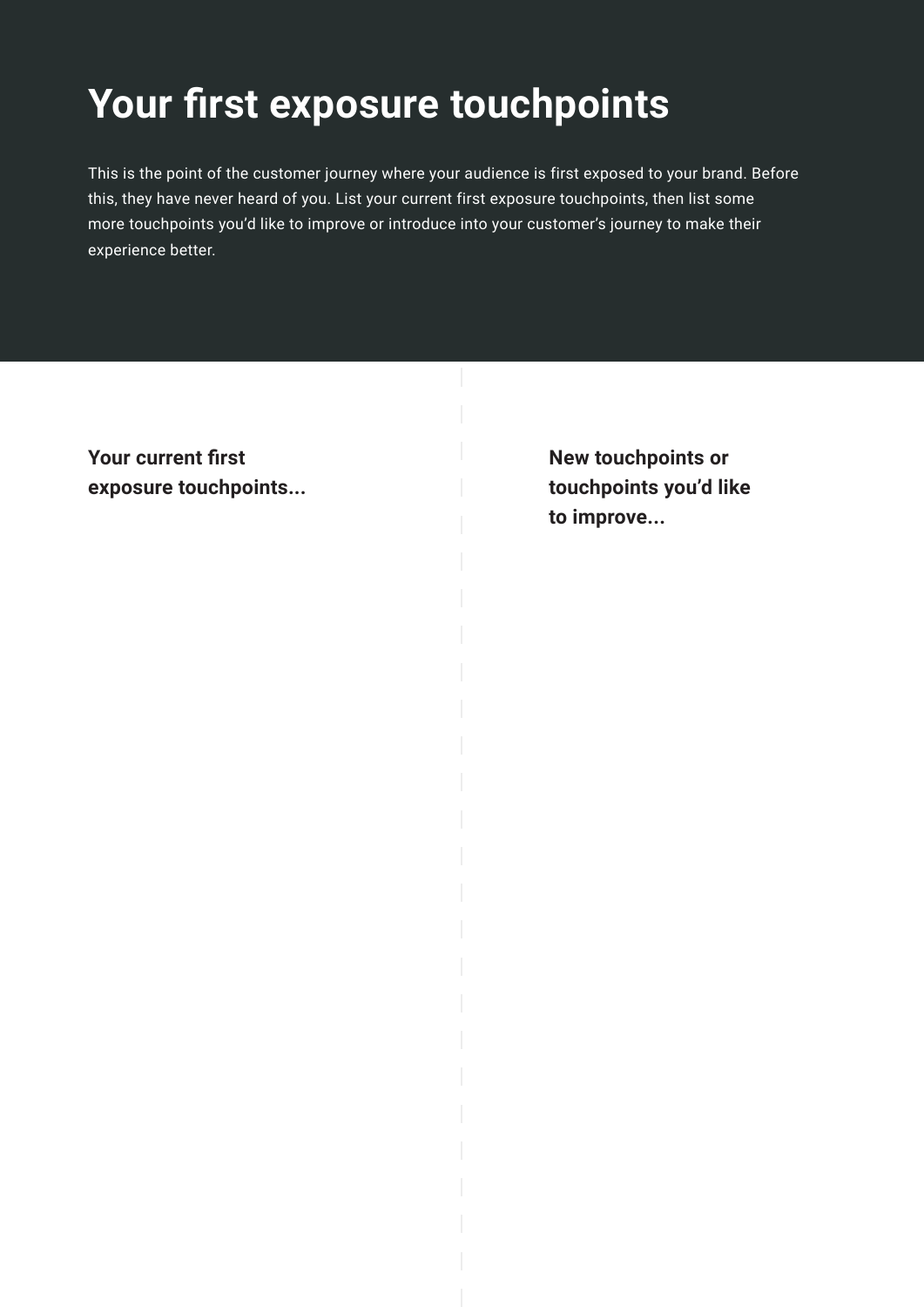## **What's your favourite brand?**

| Can you describe a remarkable touchpoint you've experienced with this brand? |
|------------------------------------------------------------------------------|
|                                                                              |
|                                                                              |
|                                                                              |
|                                                                              |
|                                                                              |
|                                                                              |
|                                                                              |
|                                                                              |
|                                                                              |
|                                                                              |
|                                                                              |
|                                                                              |
|                                                                              |
|                                                                              |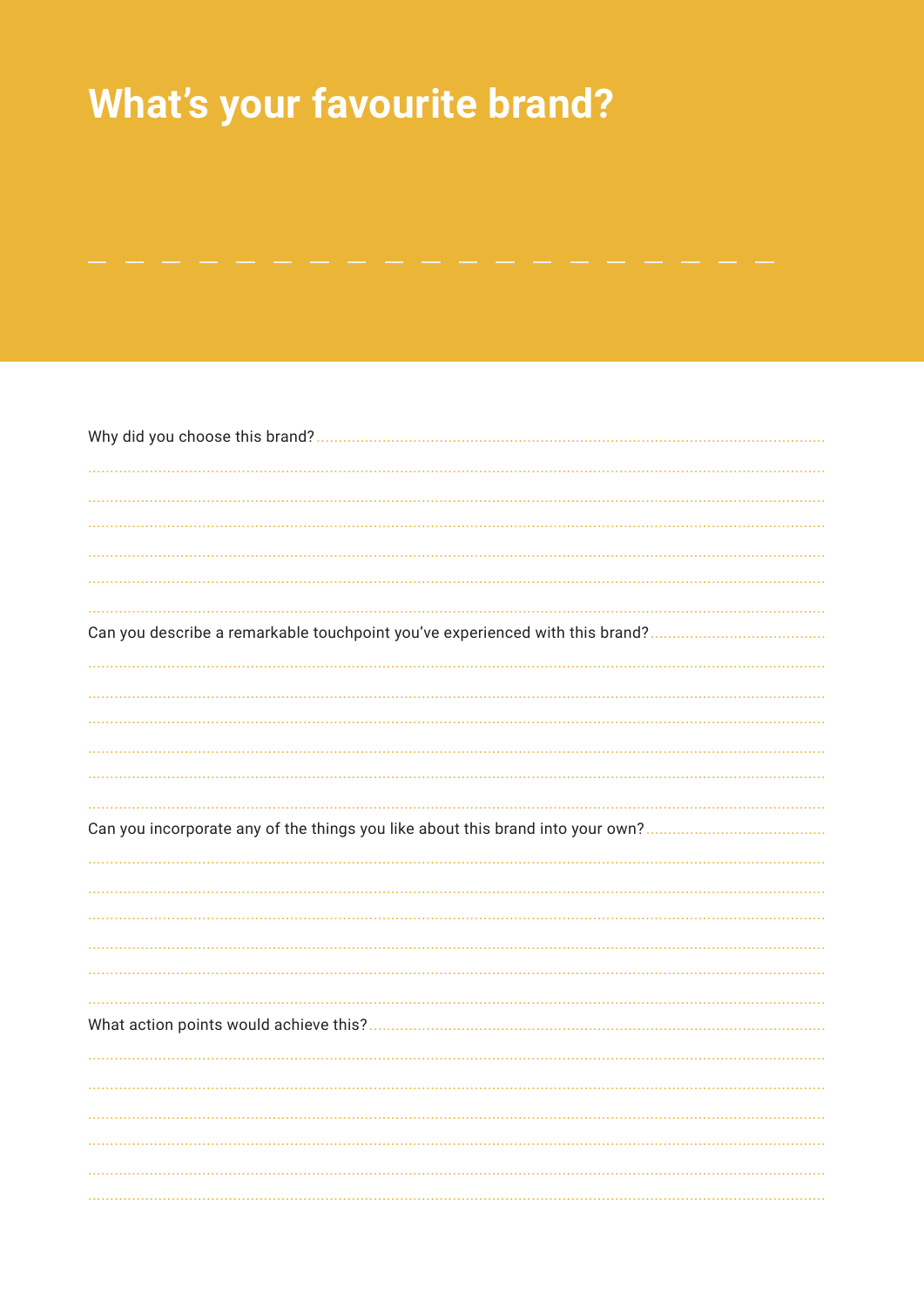### **Your customer journey maps**

You can use the template that follows to sketch out your customer's journey from first exposure. Each business has a different customer journey, with different steps after first exposure, so we've left these steps blank for you to fill out.

To guide you in this exercise, we've provided a real-life example on the following page.



One of the most important components of your customer journey map is noting how you think your customers are feeling. Don't worry if you identify areas where your customers are experiencing negative emotions - that's a pain point that you can improve.

To develop your journeys, you can create 'before' and 'after' maps, describing your current customer experience followed by the experience you want to provide. Do this for each customer type until you have a complete model of your brand experience.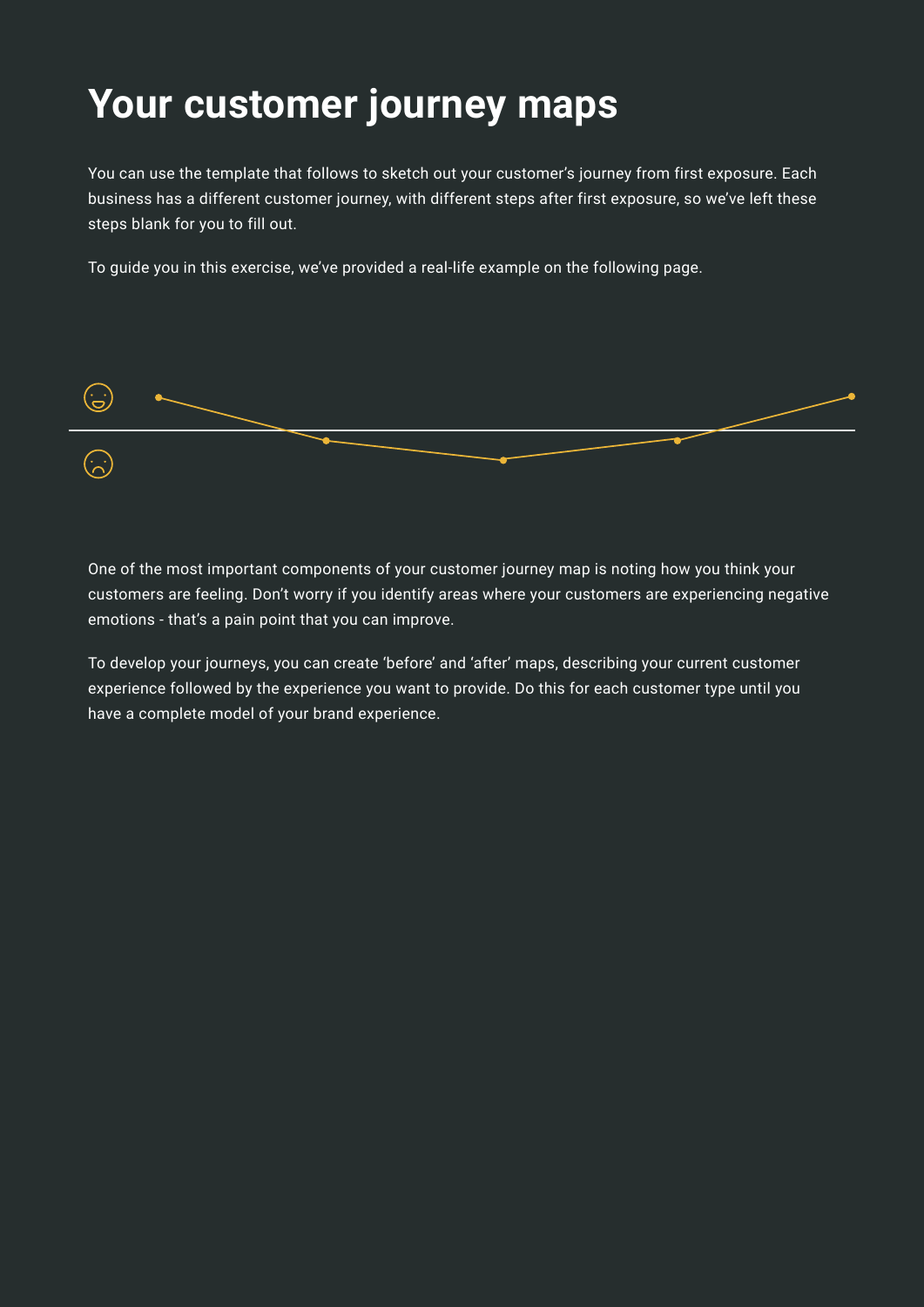**CUSTOMER FEELING?**

 $\bigodot$ 

 $\bigodot$ 

**CUSTOMER THINKING?**

**CUSTOMER DOING?**

**TOUCHPOINTS**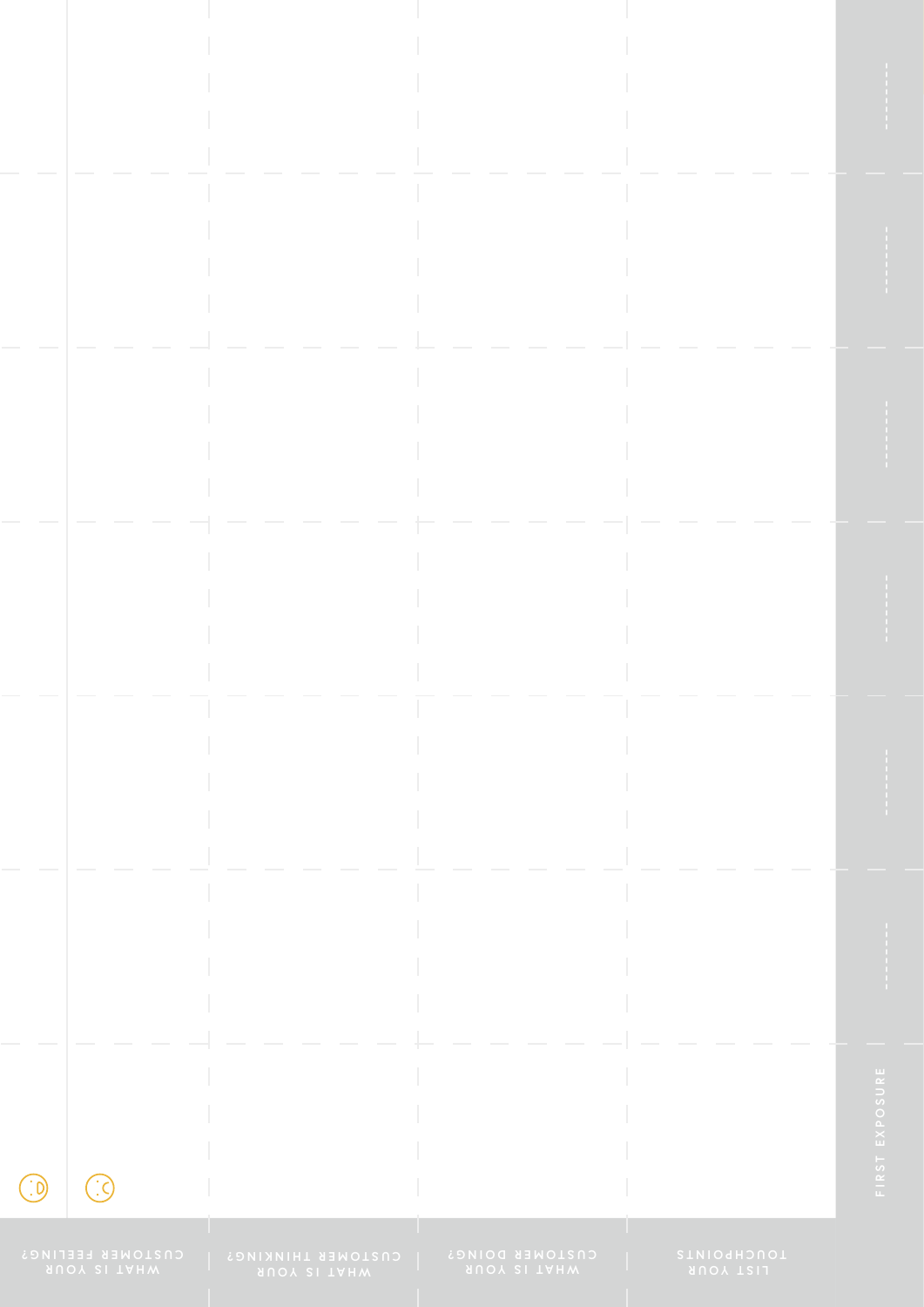| <b>LEETING</b>                                      | HINKING                                                                                                                                                                                                                    | DOING                                                                                                                                                                            | STMIOGH2UOT                                                                                                                                                                                                  |                     |
|-----------------------------------------------------|----------------------------------------------------------------------------------------------------------------------------------------------------------------------------------------------------------------------------|----------------------------------------------------------------------------------------------------------------------------------------------------------------------------------|--------------------------------------------------------------------------------------------------------------------------------------------------------------------------------------------------------------|---------------------|
| inquisitive, overwhelmed<br>Excited, confused,      | to others? The website<br>Is this right for me?<br>different? How does<br>the product compare<br>What is this? What<br>makes this company<br>content is a little<br>overwhelming.                                          | right product / visiting<br>Online, looking for the<br>a friend's house                                                                                                          | Google ads, social media,<br>guides, YouTube, vehicles,<br>ambassadors, influencers,<br>word of mouth, website,<br>Pos, branded clothing,<br>print adverts, install<br>the product, brand<br>packaging       | FIRST EXPOSURE      |
| Excited, apprehensive,<br>cautious, overwhelmed     | company? What are the<br>environmental impacts?<br>choose? Who is this<br>it made? Where is it<br>What product should<br>What is the product<br>made from? How is<br>made? What is the<br>quality like?                    | literature / asking for<br>samples / visiting the<br>via email / talking to<br>installers and other<br>Online / on phone /<br>experts / reading<br>reviews / reading<br>showroom | website, word of mouth,<br>testimonials, comparison<br>install guides, articles,<br>staff, our showroom,<br>Spec sheets, samples,<br>our customer service<br>YouTube, brochure,<br>review websites,<br>sites | RESEARCH            |
| Worried, apprehensive                               | long will delivery take?<br>I'm ready to buy. How<br>much is delivery? How<br>What is the returns<br>policy?                                                                                                               | possibly in person at the<br>Select, on phone / via<br>email / buying online /<br>Speaking directly to<br>showroom                                                               | Our sales staff, website,<br>materials calculator, our<br>showroom, our returns<br>info on our courier,<br>'how to buy' video,<br>our delivery policy<br>/ cost calculator,<br>policy                        | PURCHASING          |
| Excited, remorseful,<br>regretful, anxious          | wasn't the right choice?<br>want it to be? How long<br>Can   afford this? Will<br>will delivery take? How<br>the product be what  <br>Can I change my mind?<br>after? What if this<br>Am I being looked<br>will it arrive? | our website for support<br>installation, looking for<br>an installer, looking on<br>Preparing for                                                                                | nvoice, $T \notin \text{Cs}$ , delivery<br>video, unique customer<br>landing page, guides,<br>what happens next'<br>info, returns policy,<br>Confirmation email,<br>warranties                               | POST-PURCHASE       |
| Excited, apprehensive,<br>stressed                  | the delivery driver help<br>on time / be nice? Can<br>store it? Will it arrive<br>in good condition? Will<br>me? Will the driver be<br>lidentify the driver<br>arrive? Where will  <br>What time will it<br>easily?        | waiting, taking time off<br>via text, clearing space,<br>Receiving delivery info<br>work                                                                                         | courier ID, packaging,<br>$(i.f.$ delivery is late/<br>courier, van livery,<br>aur support staff<br>Delivery tracker,<br>courier uniform,<br>$m$ issing)                                                     | <b>DELIVERY</b>     |
| Excited, happy,<br>impatient                        | installer? What do   do<br>it take to install? How<br>waste? What if I want<br>Can you recommend an<br>quality. How long will<br>with the packaging/<br>hard is it to DIY?<br>I'm happy with the<br>to return?             | tea and biscuits, helping<br>$\prime$ installing $D V$ , making<br>Speaking with installer<br>with work, arranging<br>damaged materials<br>return of extral                      | product, branded tools,<br>Install guide, packaging,<br>installer, installer gifts<br>our support staff,                                                                                                     | <b>INSTALLATION</b> |
| relieved, happy, excited<br>Positive, enthusiastic, | experience, I want to<br>tell people about my<br>purchase, I want to<br>show people my new<br>I'm happy with my<br>garden                                                                                                  | reviews, taking photos<br>experiences, leaving<br>Arranging a party,<br>enjoying the space,<br>lawnmower, sharing<br>playing with kids,<br>throwing away                         | you gifts, #campaigns on<br>Follow-up email, thank-<br>Instagram, competitions,<br>review sites                                                                                                              | <b>USINS</b>        |

 $\bigodot$ 

**SAMPLE**